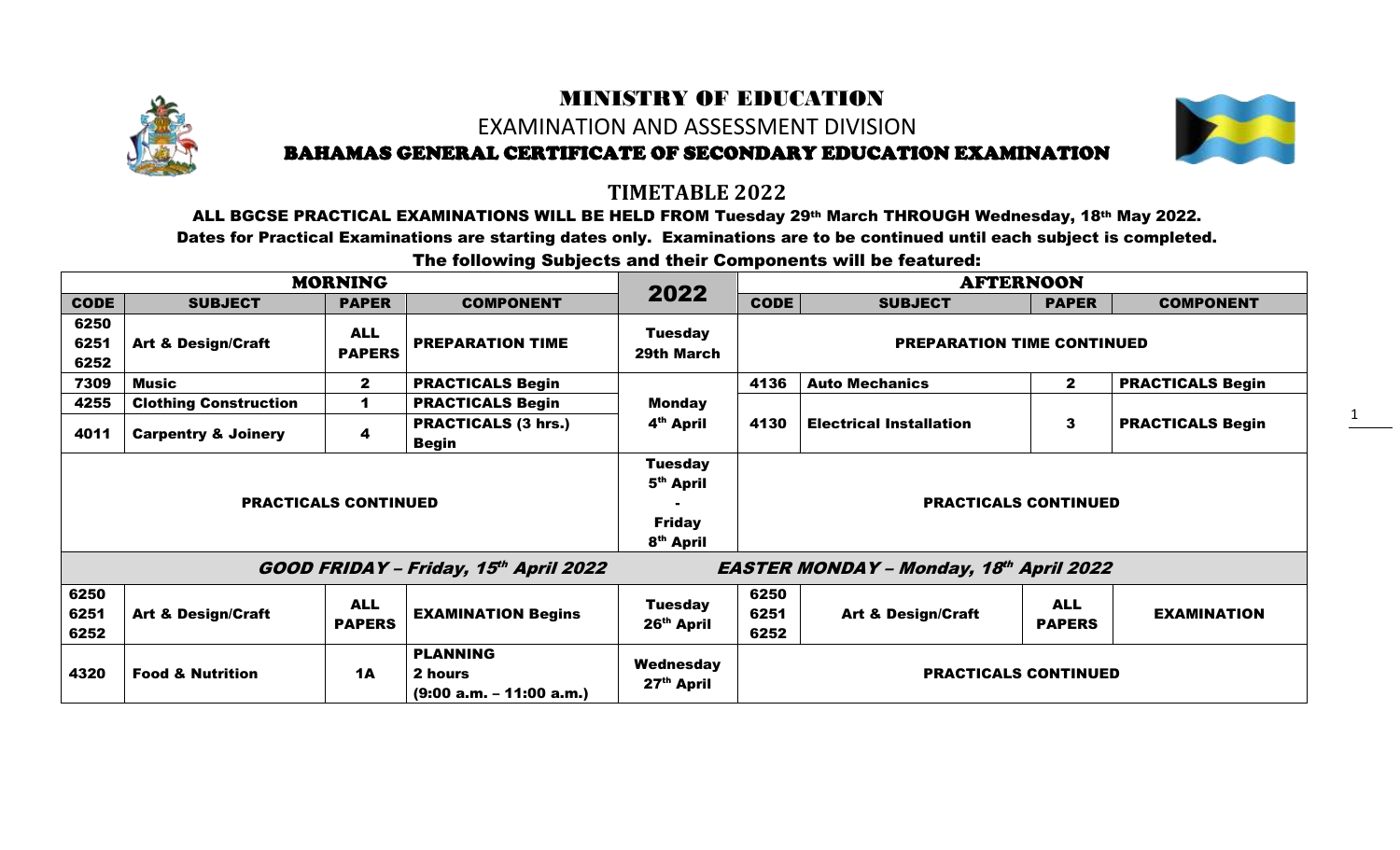| <b>Friday</b><br>29 <sup>th</sup> April |
|-----------------------------------------|
|-----------------------------------------|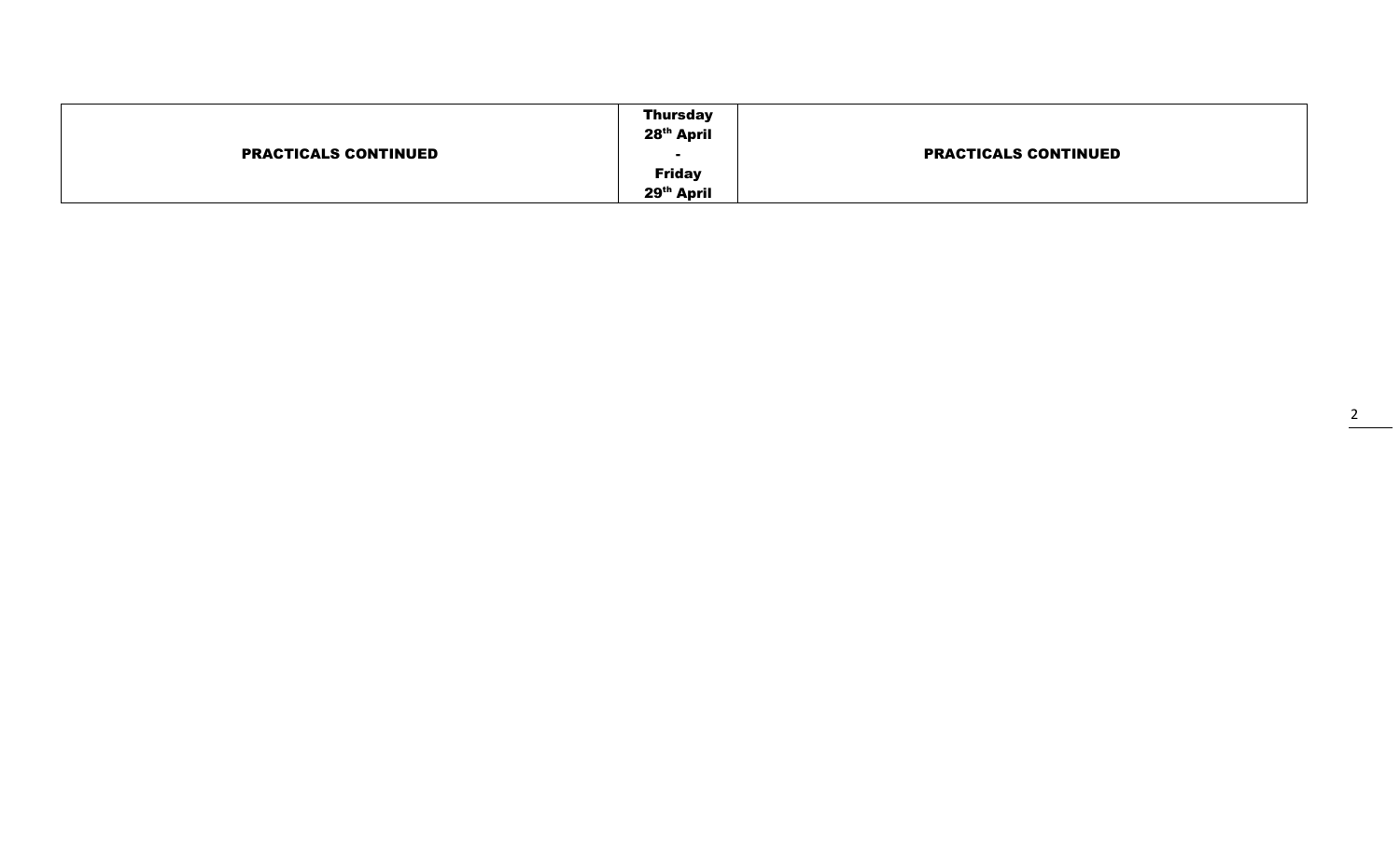|                             | <b>MORNING</b>                                           |              |                                                                                      |                                                                           |             | <b>AFTERNOON</b>            |                             |                                                                        |                |  |  |
|-----------------------------|----------------------------------------------------------|--------------|--------------------------------------------------------------------------------------|---------------------------------------------------------------------------|-------------|-----------------------------|-----------------------------|------------------------------------------------------------------------|----------------|--|--|
| <b>CODE</b>                 | <b>SUBJECT</b>                                           | <b>PAPER</b> | <b>COMPONENT</b>                                                                     | 2022                                                                      | <b>CODE</b> | <b>SUBJECT</b>              | <b>PAPER</b>                | <b>COMPONENT</b>                                                       |                |  |  |
| 8020                        | <b>Spanish</b>                                           | 1 or 5       | <b>SPEAKING Begins</b><br>(1 week ONLY)                                              | <b>Monday</b>                                                             |             |                             | <b>PRACTICALS CONTINUED</b> |                                                                        |                |  |  |
| 8031                        | <b>French</b>                                            | 1 or 5       | <b>SPEAKING Begins</b><br>(1 week ONLY)                                              | $2nd$ May                                                                 |             |                             |                             |                                                                        |                |  |  |
| 1310                        | <b>English Language</b>                                  | $\mathbf{2}$ | <b>LISTENING Aural Comp.</b><br>Approx. 1 hr. 15 mins.<br>$(9:00 a.m. - 10:15 a.m.)$ | <b>Tuesday</b><br>3rd May                                                 |             | <b>PRACTICALS CONTINUED</b> |                             |                                                                        |                |  |  |
| 8020                        | <b>Spanish</b>                                           | 2 or 6       | <b>LISTENING</b><br>Approx. 40 mins.<br>(9:00 a.m.)                                  | Wednesday<br>4 <sup>th</sup> May                                          |             | <b>PRACTICALS CONTINUED</b> |                             |                                                                        |                |  |  |
| 8031                        | <b>French</b>                                            | 2 or 6       | <b>LISTENING</b><br>Approx. 40 mins.<br>(11:00 a.m.)                                 |                                                                           |             |                             |                             |                                                                        |                |  |  |
| 2064                        | <b>Keyboarding Skills</b>                                | 1            | <b>CORE Begins</b><br>2 hrs. 10 mins.<br>$(9:00 a.m. - 11:10 a.m.)$                  | <b>Thursday</b><br>5 <sup>th</sup> May                                    | 2064        | <b>Keyboarding Skills</b>   | $\blacktriangleleft$        | <b>CORE cont'd</b><br>2 hrs. 10 mins.<br>$(12:30 p.m. - 2:40 p.m.)$    | $\overline{2}$ |  |  |
| <b>PRACTICAL CONTINUED</b>  |                                                          |              |                                                                                      | <b>Friday</b><br>6 <sup>th</sup> May<br>Wednesday<br>11 <sup>th</sup> May |             | <b>PRACTICALS CONTINUED</b> |                             |                                                                        |                |  |  |
| 2064                        | <b>Keyboarding Skills</b>                                | $\mathbf{2}$ | <b>EXTENDED</b><br>2hrs. 40 mins.<br>$(9:00 a.m. - 11:40 a.m.)$                      | <b>Thursday</b><br>$12^{th}$ May                                          | 2064        | <b>Keyboarding Skills</b>   | $\mathbf{2}$                | <b>EXTENDED</b><br><b>2hrs. 40 mins.</b><br>$(12:20 p.m. - 3:00 p.m.)$ |                |  |  |
| <b>PRACTICALS CONTINUED</b> |                                                          |              |                                                                                      | <b>Friday</b><br>$13th$ May<br>Wednesday<br>$18th$ May                    |             | <b>PRACTICALS CONTINUED</b> |                             |                                                                        |                |  |  |
|                             | $E N D - Wednesday$ , 18th May 2022<br><b>PRACTICALS</b> |              |                                                                                      |                                                                           |             |                             |                             |                                                                        |                |  |  |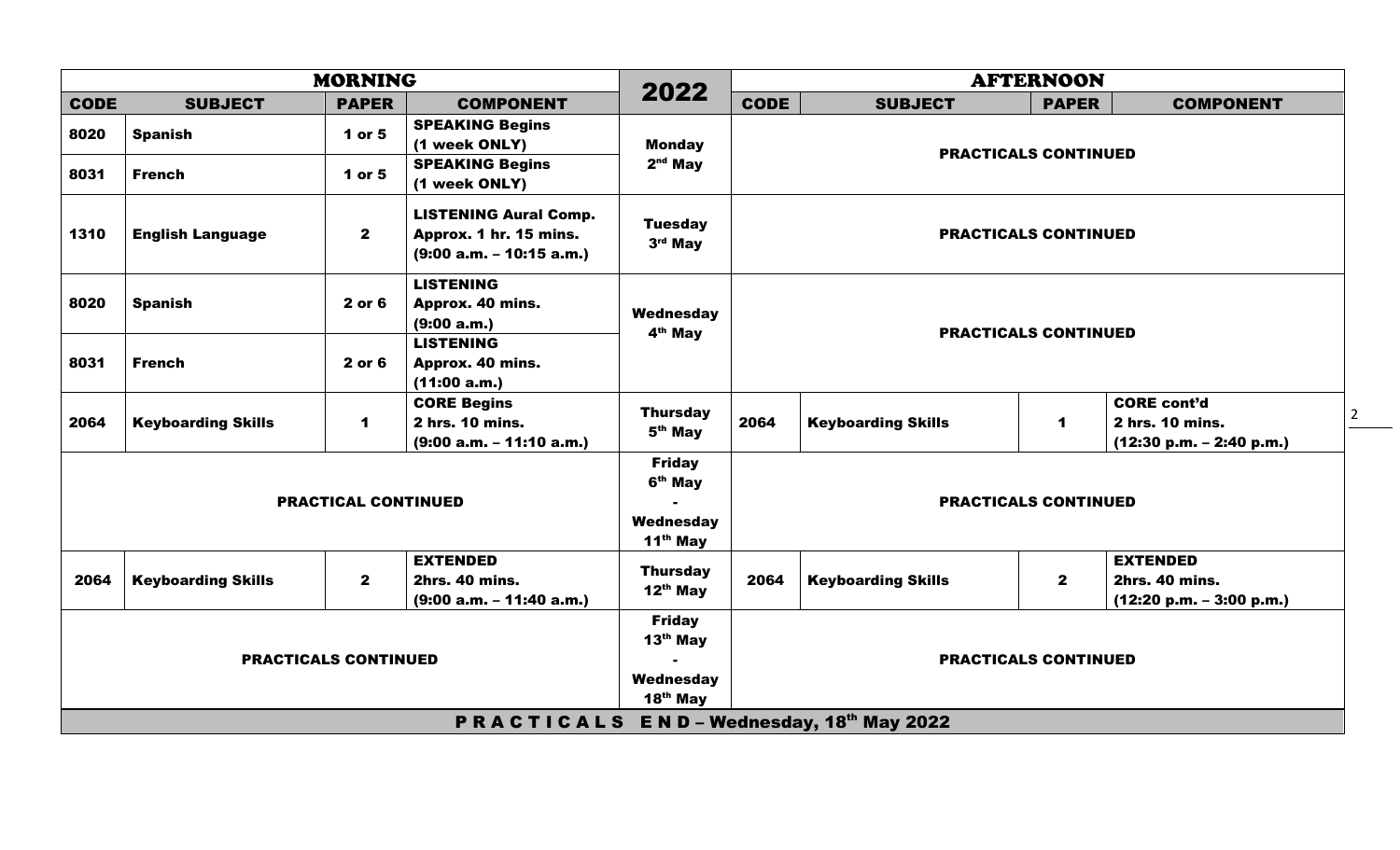| THEORY EXAMINATIONS |                                          |                      |                                                                                     |                               |             |                       |                             |                                                                                                                                     |                         |
|---------------------|------------------------------------------|----------------------|-------------------------------------------------------------------------------------|-------------------------------|-------------|-----------------------|-----------------------------|-------------------------------------------------------------------------------------------------------------------------------------|-------------------------|
|                     |                                          | <b>MORNING</b>       |                                                                                     |                               |             |                       | <b>AFTERNOON</b>            |                                                                                                                                     |                         |
| <b>CODE</b>         | <b>SUBJECT</b>                           | <b>PAPER</b>         | <b>COMPONENT</b>                                                                    | 2022                          | <b>CODE</b> | <b>SUBJECT</b>        | <b>PAPER</b>                | <b>COMPONENT</b>                                                                                                                    |                         |
| 4015                | <b>Graphical</b><br><b>Communication</b> | 1                    | <b>BASIC GRAPHICS</b><br>3 hrs.<br>$(9:00 a.m. - 12:00 noon)$                       | <b>Thursday</b><br>$19th$ May | 4136        | <b>Auto Mechanics</b> | $\blacktriangleleft$        | <b>STRUCTURED ANSWERS</b><br><b>2hrs. 10 mins.</b><br>$(1:00 p.m. - 3:10 p.m.)$                                                     |                         |
| 4011                | <b>Carpentry &amp; Joinery</b>           | $\blacktriangleleft$ | <b>SHORT ANSWERS</b><br><b>1 hr.</b><br>$(9:00 a.m. - 10:00 a.m.)$                  | <b>Friday</b>                 | 8031        | <b>French</b>         | 3 or 7                      | <b>READING</b><br>1 hr. 15 mins.<br>$(12:30 p.m. - 1:45 p.m.)$                                                                      |                         |
| 4011                | <b>Carpentry &amp; Joinery</b>           | $\mathbf{2}$         | <b>THEORY</b><br>1 hr. 30 mins.<br>$(10:15 a.m. - 11:45 a.m.)$                      | $20th$ May                    |             |                       | 4 or 8                      | <b>WRITING</b><br>1 hr.<br>$(2:00 p.m. - 3:00 p.m.)$                                                                                |                         |
| 4015                | <b>Graphical</b><br><b>Communication</b> | $\mathbf{2}$         | <b>BUILDING/</b><br><b>ENGINEERING GRAPHICS</b><br>3hrs.<br>$(9:00 a.m. - 12 noon)$ | <b>Monday</b><br>$23rd$ May   | 7309        | <b>Music</b>          | $\blacktriangleleft$        | <b>THEORY</b><br>2 hrs.<br>$(1:00 p.m. - 3:00 p.m.)$                                                                                |                         |
| 4130                | <b>Electrical Installation</b>           | $\blacktriangleleft$ | <b>SHORT ANSWERS</b><br>1 hr.<br>$(9:00 a.m. - 10:00 a.m.)$                         | <b>Tuesday</b><br>$24th$ May  |             | 4320                  | <b>Food &amp; Nutrition</b> | $\mathbf{2}$                                                                                                                        | <b>THEORY</b><br>2 hrs. |
| 4130                | <b>Electrical Installation</b>           | $\mathbf{2}$         | <b>STRUCTURED QUESTIONS</b><br>1 hr. 30 mins.<br>(10:15 a.m. - 11:45 a.m.)          |                               |             |                       |                             | $(1:00 p.m. - 3:00 p.m.)$                                                                                                           |                         |
| 4255                | <b>Clothing</b><br><b>Construction</b>   | $\mathbf{2}$         | <b>THEORY</b><br>2 hrs.<br>$(9:00 a.m. - 11:00 a.m.)$                               | Wednesday<br>$25th$ May       | 8020        | <b>Spanish</b>        | 3 or 7<br>4 or 8            | <b>READING</b><br>1 hr. 15 mins.<br>$(12 \text{ noon} - 1:15 \text{ p.m.})$<br><b>WRITING</b><br>1 hr.<br>$(1:30 p.m. - 2:30 p.m.)$ |                         |

3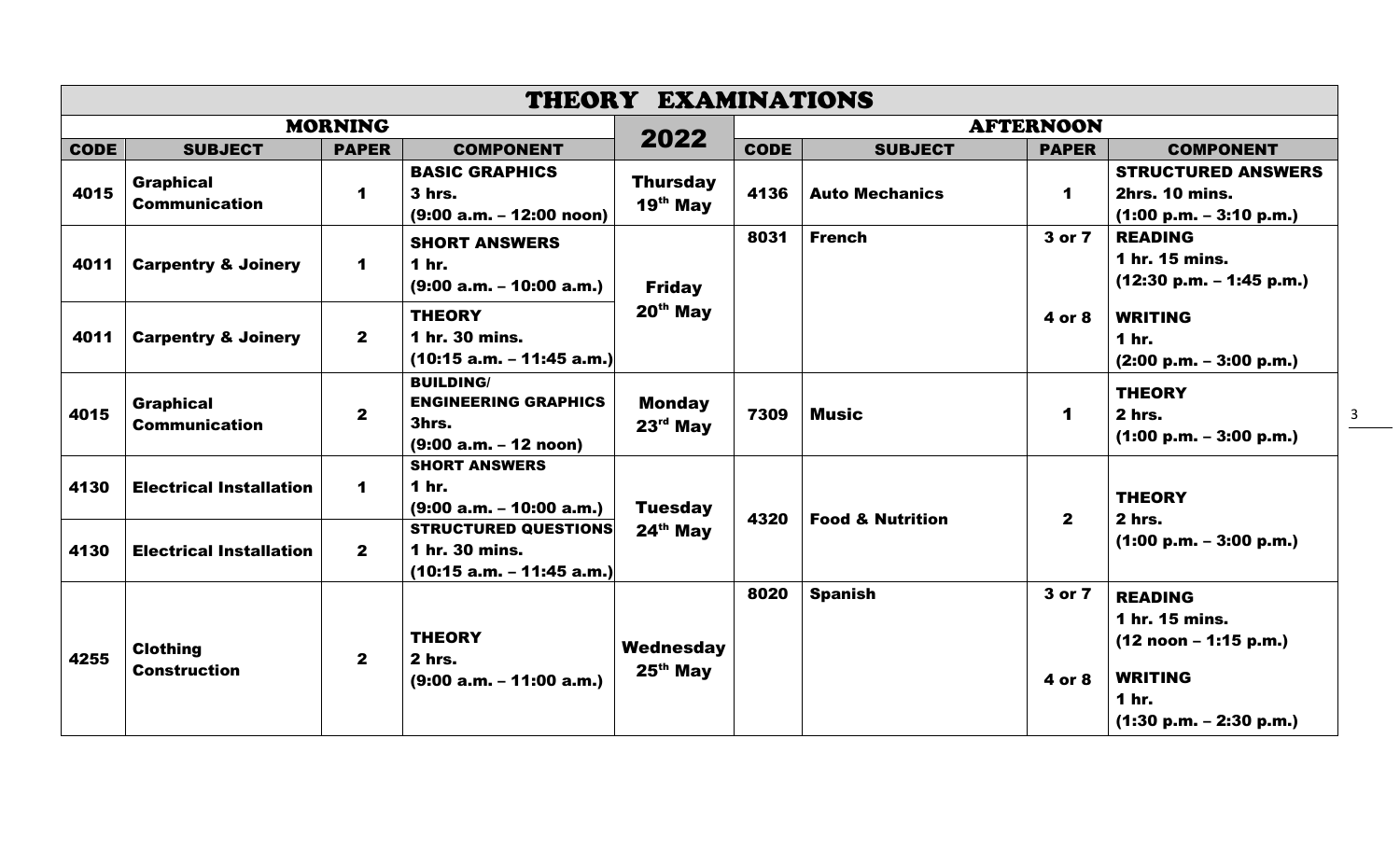| <b>MORNING</b> |                         |                             |                                                                                                                                                                   |                                       | <b>AFTERNOON</b> |                          |                              |                                                                                                                                                                 |  |
|----------------|-------------------------|-----------------------------|-------------------------------------------------------------------------------------------------------------------------------------------------------------------|---------------------------------------|------------------|--------------------------|------------------------------|-----------------------------------------------------------------------------------------------------------------------------------------------------------------|--|
| <b>CODE</b>    | <b>SUBJECT</b>          | <b>PAPER</b>                | <b>COMPONENT</b>                                                                                                                                                  | 2022                                  | <b>CODE</b>      | <b>SUBJECT</b>           | <b>PAPER</b>                 | <b>COMPONENT</b>                                                                                                                                                |  |
| 1310           | <b>English Language</b> | $\mathbf 1$                 | <b>CONTINUOUS WRITING</b><br>1 hr. 10 mins.<br>$(9:00 a.m. - 10:10 a.m.)$                                                                                         | <b>Thursday</b><br>$26th$ May         | 1215             | <b>Literature</b>        | $\mathbf 1$                  | <b>LIT. APPRECIATION &amp;</b><br><b>PROSE</b><br>2 hrs. 30 mins.<br>$(12:30 p.m. - 3:00 p.m.)$                                                                 |  |
| 3009           | <b>Biology</b>          | $\mathbf 1$<br>$\mathbf{2}$ | <b>MULTIPLE CHOICE</b><br>1 hr. 15 mins.<br>$(9:00 a.m. - 10:15 a.m.)$<br><b>STRUCTURED/SHORT</b><br><b>ANSWERS</b><br>1 hr. 30 mins.<br>$(10:30 a.m. - 12 noon)$ | <b>Friday</b><br>$27th$ May           | 5121             | <b>Religious Studies</b> | 1                            | <b>CHRISTIAN BELIEF</b><br><b>AND PRACTICE</b><br>2 hrs.<br>$(1:00 p.m. - 3:00 p.m.)$                                                                           |  |
| 1310           | <b>English Language</b> | 3                           | <b>WRITTEN COMPREHENSION</b><br>2 hrs. 10 mins.<br>$(9:00 a.m. - 11:10 a.m.)$                                                                                     | <b>Monday</b><br>30 <sup>th</sup> May | 3815             | <b>Mathematics</b>       | 1                            | <b>CORE</b><br>1 hr. 30 mins.<br>$(1:00 p.m. - 2:30 p.m.)$                                                                                                      |  |
| 3815           | <b>Mathematics</b>      | $\mathbf{2}$                | <b>CORE</b><br>2 hrs.<br>$(9:00 a.m. - 11:00 a.m.)$                                                                                                               | <b>Tuesday</b><br>$31st$ May          | 3051             | <b>Chemistry</b>         | $\mathbf 1$<br>$\mathbf{2}$  | <b>MULTIPLE CHOICE</b><br>1 hr. 15 mins.<br>$(12 noon - 1:15 p.m.)$<br><b>STRUCTURED/SHORT</b><br><b>ANSWERS</b><br>1 hr. 30 mins.<br>$(1:30 p.m. - 3:00 p.m.)$ |  |
| 1215           | <b>Literature</b>       | $\mathbf{2}$                | <b>DRAMA/POETRY</b><br>2 hrs. 30 mins.<br>$(9:00 a.m. - 11:30 a.m.)$                                                                                              | Wednesday<br>1 <sup>st</sup> June     | 3009             | <b>Biology</b>           | $\overline{\mathbf{3}}$<br>5 | <b>EXTENDED</b><br>1 hr. 30 mins.<br>$(12:30 p.m. - 2:00 p.m.)$<br>ALTERNATIVE TO COURSEWORK<br>1 hr.<br>$(2:15 p.m. - 3:15 p.m.)$                              |  |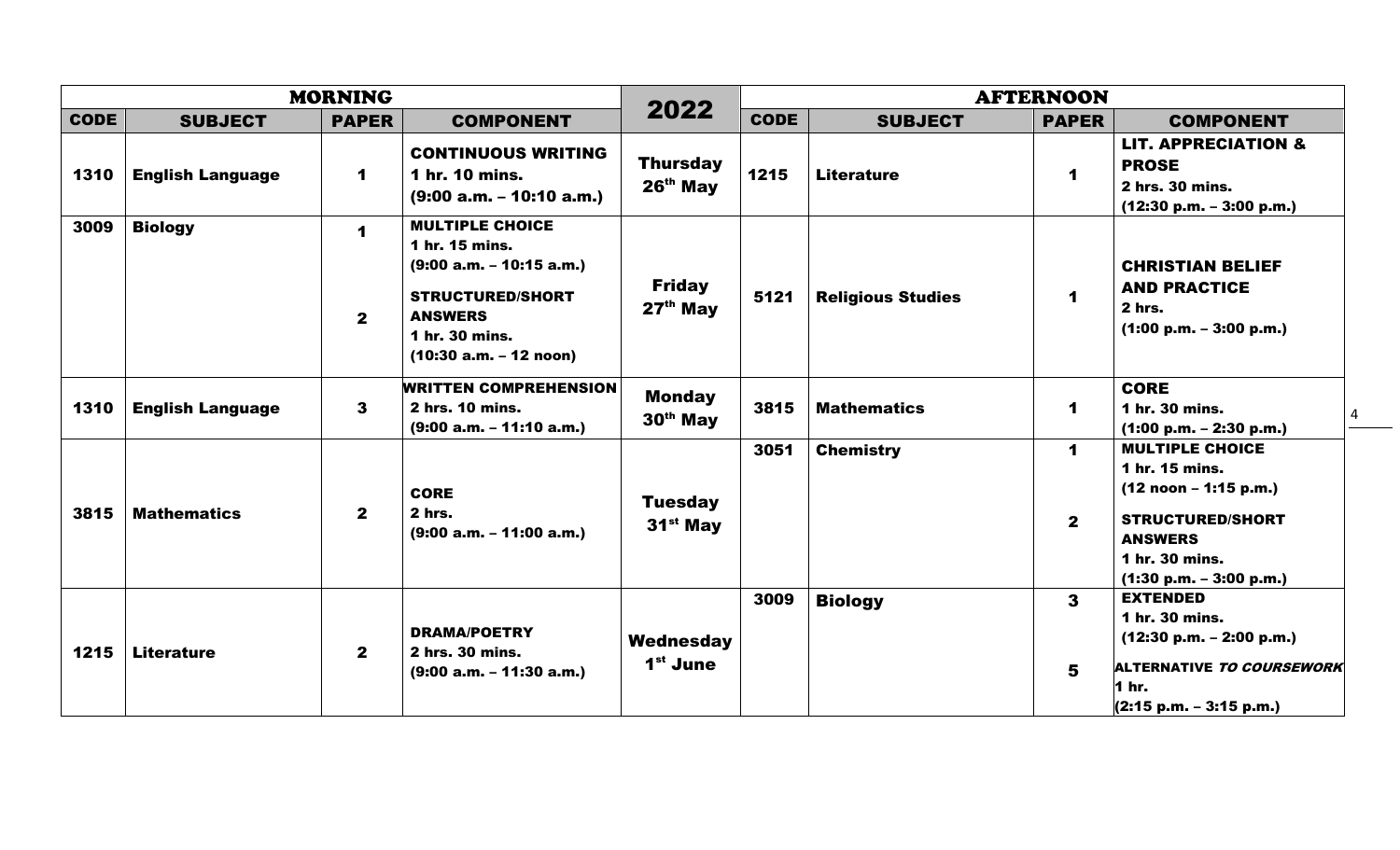|                                            |                         | <b>MORNING</b>          |                                                                                                                                                                    |                                         | <b>AFTERNOON</b>                                   |                                   |                                      |                                                                                                                                                                    |  |
|--------------------------------------------|-------------------------|-------------------------|--------------------------------------------------------------------------------------------------------------------------------------------------------------------|-----------------------------------------|----------------------------------------------------|-----------------------------------|--------------------------------------|--------------------------------------------------------------------------------------------------------------------------------------------------------------------|--|
| <b>CODE</b>                                | <b>SUBJECT</b>          | <b>PAPER</b>            | <b>COMPONENT</b>                                                                                                                                                   | 2022                                    | <b>CODE</b>                                        | <b>SUBJECT</b>                    | <b>PAPER</b>                         | <b>COMPONENT</b>                                                                                                                                                   |  |
| 1310                                       | <b>English Language</b> | $\overline{\mathbf{4}}$ | <b>EXTENDED</b><br><b>WRITTEN</b><br><b>COMPREHENSION</b><br>2 hrs. 30 mins.<br>$(9:00 a.m. - 11:30 a.m.)$                                                         | <b>Thursday</b><br>$2nd$ June           | 2009                                               | <b>Bookkeeping &amp; Accounts</b> | $\blacktriangleleft$                 | <b>MULTIPLE</b><br><b>CHOICE/STRUCTURED</b><br>2 hrs.<br>$(1:00 p.m. - 3:00 p.m.)$                                                                                 |  |
| LABOUR DAY HOLIDAY - Friday, 3rd June 2022 |                         |                         |                                                                                                                                                                    |                                         | <b>WHIT MONDAY HOLIDAY - Monday, 6th June 2022</b> |                                   |                                      |                                                                                                                                                                    |  |
| 3815                                       | <b>Mathematics</b>      | $\mathbf{3}$            | <b>EXTENDED</b><br>2 hrs. 30 mins.<br>$(9:00 a.m. - 11:30 a.m.)$                                                                                                   | <b>Tuesday</b><br>7 <sup>th</sup> June  | 5121                                               | <b>Religious Studies</b>          | $\mathbf{2}$                         | <b>CHRISTIAN PERSPECTIVES</b><br>2 hrs.<br>$(1:00 p.m. - 3:00 p.m.)$                                                                                               |  |
| 5101                                       | <b>History</b>          | $\mathbf 1$             | <b>BAHAMIAN/CARIBBEAN</b><br>$2hrs$ .<br>$(9:00 a.m. - 11:00 a.m.)$                                                                                                | Wednesday<br>8 <sup>th</sup> June       | 2030                                               | <b>Economics</b>                  | $\blacktriangleleft$                 | <b>MULTIPLE</b><br><b>CHOICE/SHORT ANSWERS</b><br>2 hrs.<br>$(1:00 p.m. - 3:00 p.m.)$                                                                              |  |
| 5109                                       | Geography               | $\mathbf 1$<br>5        | <b>MULTIPLE CHOICE</b><br>1 hr. 15 mins.<br>$(9:00 a.m. - 10:15 a.m.)$<br><b>ALTERNATIVE TO</b><br><b>COURSEWORK</b><br>1 hr. 30 mins.<br>$(10:30 a.m. - 12 noon)$ | <b>Thursday</b><br>9 <sup>th</sup> June | 3102                                               | <b>Combined Science</b>           | $\mathbf 1$<br>$\mathbf{2}$          | <b>MULTIPLE CHOICE</b><br>1 hr. 15 mins.<br>$(12:00$ noon - 1:15 p.m.)<br><b>STRUCTURED/SHORT</b><br><b>ANSWERS</b><br>1 hr. 30 mins.<br>$(1:30 p.m. - 3:00 p.m.)$ |  |
| 2221                                       | <b>Commerce</b>         | $\mathbf 1$             | <b>MULTIPLE</b><br><b>CHOICE/STRUCTURED</b><br>2 hrs.<br>$(9:00 a.m. - 11:00 noon)$                                                                                | <b>Friday</b><br>$10th$ June            | 3117                                               | <b>Physics</b>                    | $\blacktriangleleft$<br>$\mathbf{2}$ | <b>MULTIPLE CHOICE</b><br>1 hr. 15 mins.<br>$(12:00$ noon – 1:15 p.m.)<br><b>SHORTANSWERS/</b><br><b>STRUCTURED</b><br>1 hr. 30 mins.<br>$(1:30 p.m. - 3:00 p.m.)$ |  |

5